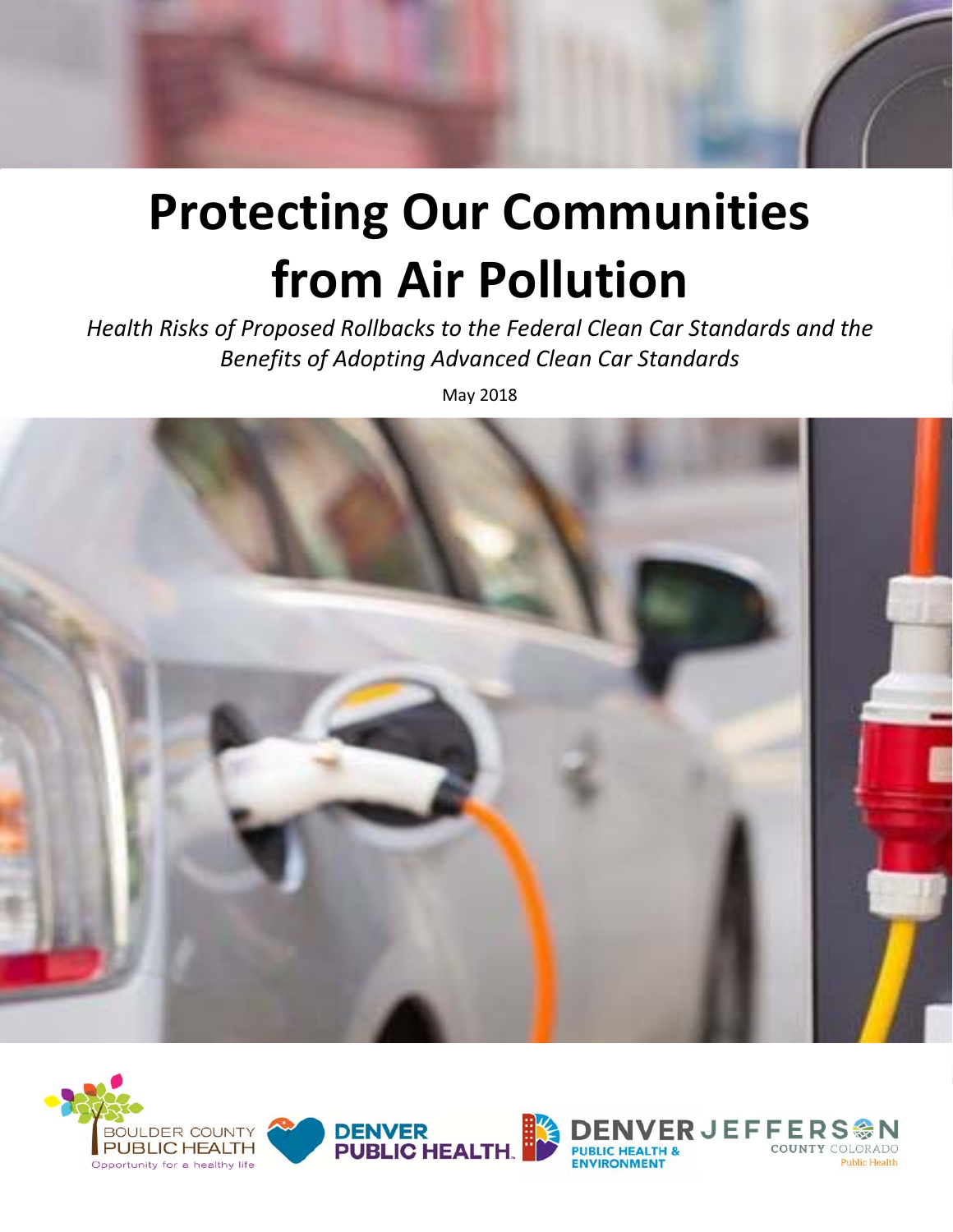## **EXECUTIVE SUMMARY**

Ozone pollution has long been a problem in the Denver metro area, and that problem has spread to the entire North Front Range of Colorado. Now, 90% of the state's population is exposed to unhealthy air from high ozone pollution, and Denver was ranked the  $11<sup>th</sup>$  most polluted city in the nation for ozone levels in 2017.<sup>1</sup> Vehicle emissions are one of the largest contributors to ozone formation.

The federal government's planned rollbacks of federal auto emissions standards will result in significant public health impacts in Colorado. The associated increase in emissions of ozone‐forming pollution and other regulated pollutants would result in:

- An increase in illness and premature death.
- More lost work days due to illness.
- An increase in health costs of nearly \$6 to \$15 million per year by 2040.<sup>2</sup>

In July 2017, Governor Hickenlooper signed an Executive Order to reduce greenhouse gas (GHG) emissions by 26% from 2005 levels by 2025. The analysis in the updated Colorado Climate Plan relies on the current, more stringent federal clean car standards to meet this goal. If these federal standards are rolled back, Colorado will find it difficult to meet the 26% reduction goal. With the planned rollbacks, carbon dioxide equivalent (CO<sub>2</sub>e) emissions would be allowed to increase by nearly 2.6 million tons per year by 2030 and over 4.5 million tons per year by 2040. $3$ 

Under the Clean Air Act (CAA), Colorado has the option of adopting California's vehicle standards (Advanced Clean Car Standards), which are currently the same as EPA's, except for the addition of California's Zero Emission Vehicle (ZEV) program. In the absence of strong federal leadership on clean

cars, Colorado should swiftly adopt Advanced Clean Car Standards, in order to avoid negative outcomes to the health of Coloradans and adverse climate impacts. If Colorado adopts Advanced Clean Car standards, we can maintain the climate benefits we are striving for by reducing vehicle emissions of  $CO<sub>2</sub>e$  by 2.4 million tons per year by 2030 and 4.3 million tons per year by 2040<sup>4</sup> while also achieving reductions in ozone‐forming pollutants (such as VOCs and  $NO<sub>x</sub>$ ) and reductions in fine particulates ( $PM<sub>2.5</sub>$ ) and sulfur oxides  $(SO<sub>x</sub>)$ .

*"More fuel‐efficient vehicles are a win for Colorado, reducing precursors of ozone, a pollutant that harms the health of Coloradans, and helping to curb greenhouse gas emissions."* 

> Jonathan Samet, Dean and Professor, Colorado School of Public Health

<sup>&</sup>lt;sup>1</sup> American Lung Association, State of the Air 2017, http://www.lung.org/our-initiatives/healthy-air/sota/.<br><sup>2</sup> Pulsuuski, Bisbard, "The Penefits of Protective Advanced Clean Car Standards in Colorado: An Evamination

<sup>&</sup>lt;sup>2</sup> Rykowski, Richard, "The Benefits of Protective Advanced Clean Car Standards in Colorado: An Examination of Cost Savings, Greenhouse Gas Emission Reductions, and Health Outcomes," commissioned by Environmental Defense Fund, May 2018, at 35,

https://www.edf.org/sites/default/files/content/The\_Benefits\_of\_Protective\_Clean\_Car\_Standards\_CO.pdf  $3$  Rykowski at 28.

<sup>4</sup> Rykowski at 29.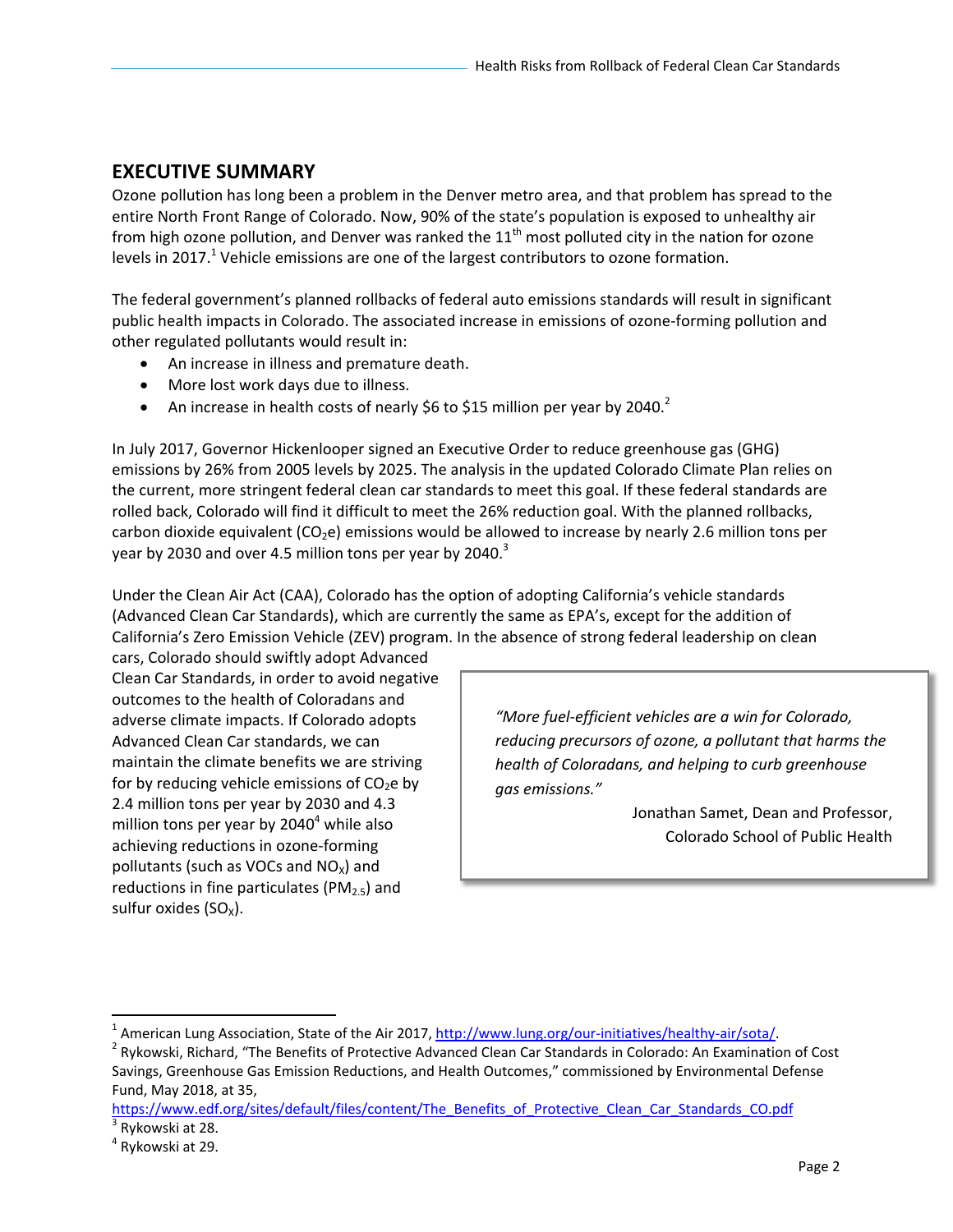### **Introduction**

Under the Clean Air Act (CAA), the U.S. Environmental Protection Agency (EPA) has the authority to establish emission standards for any emissions from new motor vehicles that "cause, or contribute to, air pollution which may reasonably be anticipated to endanger public health or welfare."<sup>5</sup> Since 2012, EPA's light‐duty vehicle greenhouse gas (GHG) standards have been in line with the National Highway Traffic Safety Administration's (NHTSA) Corporate Average Fuel Economy (or CAFE) standards, as well as California's Advanced Clean Car Standards. Currently, there is essentially one national clean car program.

Unfortunately, on April 2, 2018*,* the EPA Administrator signed the Mid‐term Evaluation Final Determination for the clean car standards, finding that, "…the model year 2022‐2025 greenhouse gas standards are not appropriate in light of the record before EPA and, therefore, should be revised."<sup>6</sup> This impending revision to the federal clean car standards will likely significantly roll back current emission standards for new vehicles. Any revision to the clean car standards by the federal government will surely weaken the important protections for public health and the environment that were put in place in 2012 by the EPA and NHTSA after extensive analysis.

The rollback process was a result of the current Administration's reconsideration of the former Administration's midterm evaluation process that concluded on January 12, 2017, with the announcement that EPA would maintain the current GHG emissions standards for model year (MY) 2022‐2025 vehicles. That final determination found that, "…automakers are well‐positioned to meet the standards at lower costs than previously estimated."<sup>7</sup> Highlights from the final determination were that:

- "Automakers have a wide range of technology pathways available to meet the MY2022‐2025 standards, at slightly lower per‐vehicle costs than previously predicted. The standards are achievable with very low penetration of strong hybrids, electric vehicles and plug‐in hybrid electric vehicles, consistent with the findings of a comprehensive 2015 National Academy of Sciences study."
- "The standards will save consumers money, significantly reduce GHG emissions and fuel consumption, and provide benefits to the health and welfare of Americans."
- "Automakers have outperformed the standards for the first four years of the program (MY2012‐ 2015) and manufacturers are adopting fuel efficient technologies at unprecedented rates, all while vehicle sales have increased for 7 consecutive years."<sup>8</sup>

Contrary to the claims of the most recent determination, the January 12, 2017 determination was made after eight years of research, hundreds of reports and many stakeholder meetings.

A new poll released by the American Lung Association on March 27, 2018, shows that seven in ten voters want the EPA to leave the existing clean car standards in place. The regulations are popular across party lines, with a majority of Democrats and Independents and a plurality of Republicans voting in support of the standards. $9$ 

 $5$  CAA, Section 7521. "Emission standards for new motor vehicles or new motor vehicle engines."

<sup>&</sup>lt;sup>6</sup> https://www.epa.gov/regulations-emissions-vehicles-and-engines/midterm-evaluation-light-duty-vehiclegreenhouse‐gas#final

 $\frac{1}{7}$  Ibid.

<sup>&</sup>lt;sup>8</sup> Ibid.

<sup>&</sup>lt;sup>9</sup> ALA, <u>http://www.lung.org/about-us/media/press-releases/new-poll-voters-support-fuel-efficiency.html</u>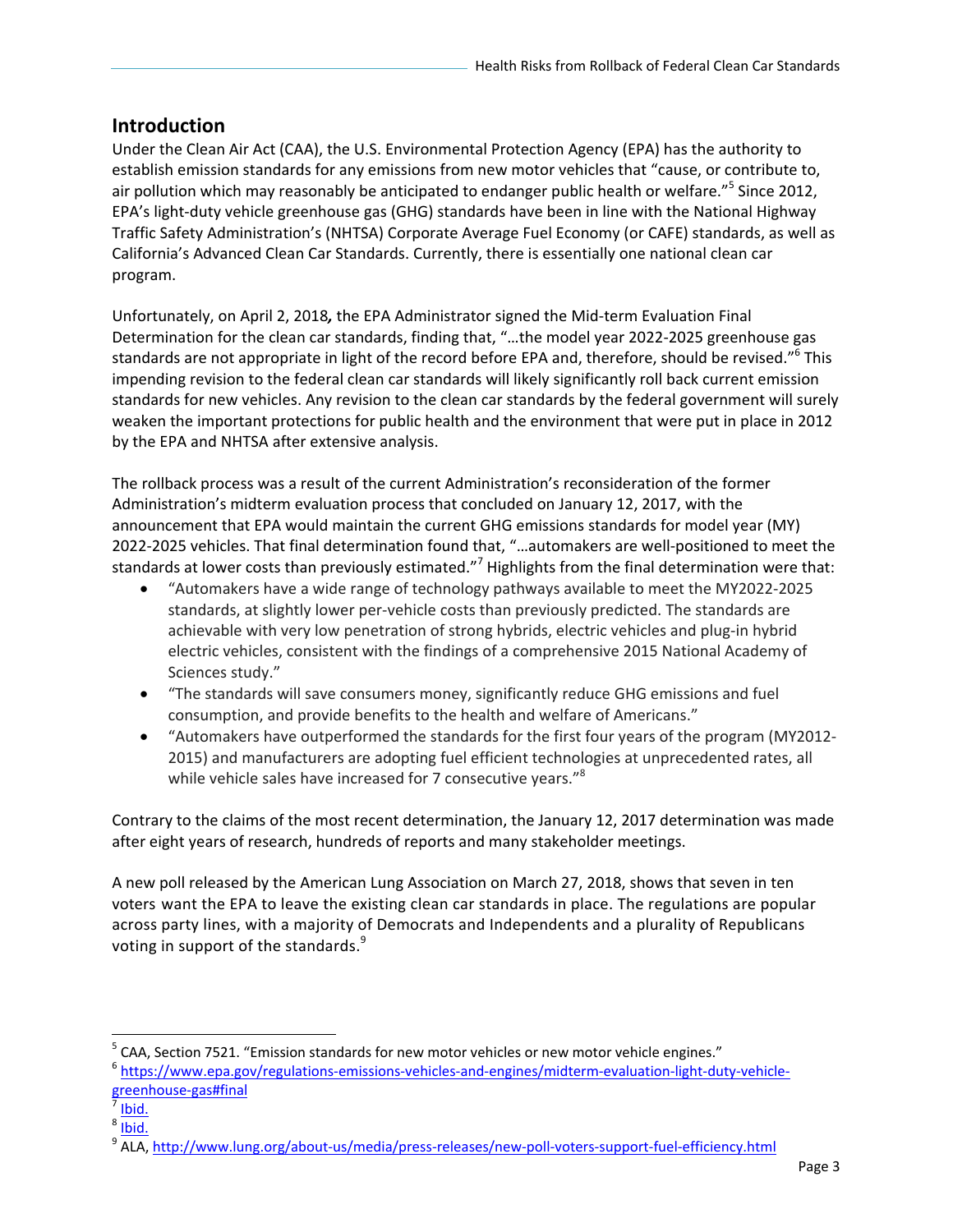## **The Impact of the Proposed Rollback**

The proposed action to roll back these standards will leave Colorado behind California and the other states that have adopted Advanced Clean Car Standards. Under the Clean Air Act Section 177, states can choose to adopt Advanced Clean Car Standards. There are currently 12 states (Connecticut, Delaware, Maine, Maryland, Massachusetts, New Jersey, New York, Oregon, Pennsylvania, Rhode Island, Vermont and Washington), and Washington D.C., that have adopted the Low-Emission Vehicle program (LEV III), and nine states (Connecticut, Maine, Maryland, Massachusetts, New Jersey, New York, Oregon, Rhode Island and Vermont) that have adopted the Zero Emission Vehicle program (ZEV). LEV III is the program that reduces criteria air pollutants<sup>10</sup> and GHG emissions for light- and medium-duty vehicles while the ZEV program requires manufacturers to produce an increasing number of zero emitting (battery electric and fuel cell electric) vehicles, while also allowing for the production of plug-in hybrid electric vehicles (PHEV) through model year 2025.

If the federal standards are decreased for new vehicles and if Colorado does not adopt Advanced Clean Car Standards, this will mean worsening air quality and an increase in climate impacts for the state. To date, the EPA has not announced precisely how far they plan to roll back the existing standards; for purposes of this report, we assume that the EPA "flat‐lines" the standards after 2020, halting any further requirements for emissions reductions or fuel economy gains for the period from 2021‐2025. The actual proposal may vary from this, so precise numbers may change, but the qualitative conclusions will still apply. The increases in carbon dioxide equivalent  $(CO<sub>2</sub>e)$  would be nearly 2.6 million tons per year by 2030 and over 4.5 million tons per year by 2040.<sup>11</sup> To provide a sense of the scale of these impacts, the biggest current action to reduce emissions in Colorado is Xcel Energy's plan to shut down more coalfired power plants and replace them with wind and solar. Xcel's plan will increase its share of renewable generation from 29% to 55% of its total energy mix by 2026, a shift that would reduce emissions by 4.1 million tons per year.<sup>12</sup> Rolling back the clean car standards would wipe out these gains. And there would be increases in ozone-forming pollutants, such as volatile organic compounds (VOCs) and nitrogen oxides (NO<sub>x</sub>), as well as increases in fine particulates (PM<sub>2.5</sub>) and sulfur oxides (SO<sub>x</sub>). This rollback will lead to public health impacts as a result of poor air quality, such as increased illness and premature death due to cardiovascular and respiratory disease.

 $^{10}$  Criteria air pollutants are the six common air pollutants regulated under the federal Clean Air Act; those pollutants are: ground‐level ozone, particulate matter, carbon monoxide, lead, sulfur dioxide and nitrogren dioxide. Vehicle emission standards reduce levels of all the criteria pollutants with the exception of lead.<br><sup>11</sup> Rykowski at 28.

<sup>&</sup>lt;sup>12</sup> Xcel Energy, http://jeffcoedc.org/wp-content/uploads/2017/11/11-Colorado-Energy-Plan-Fact-Sheet.pdf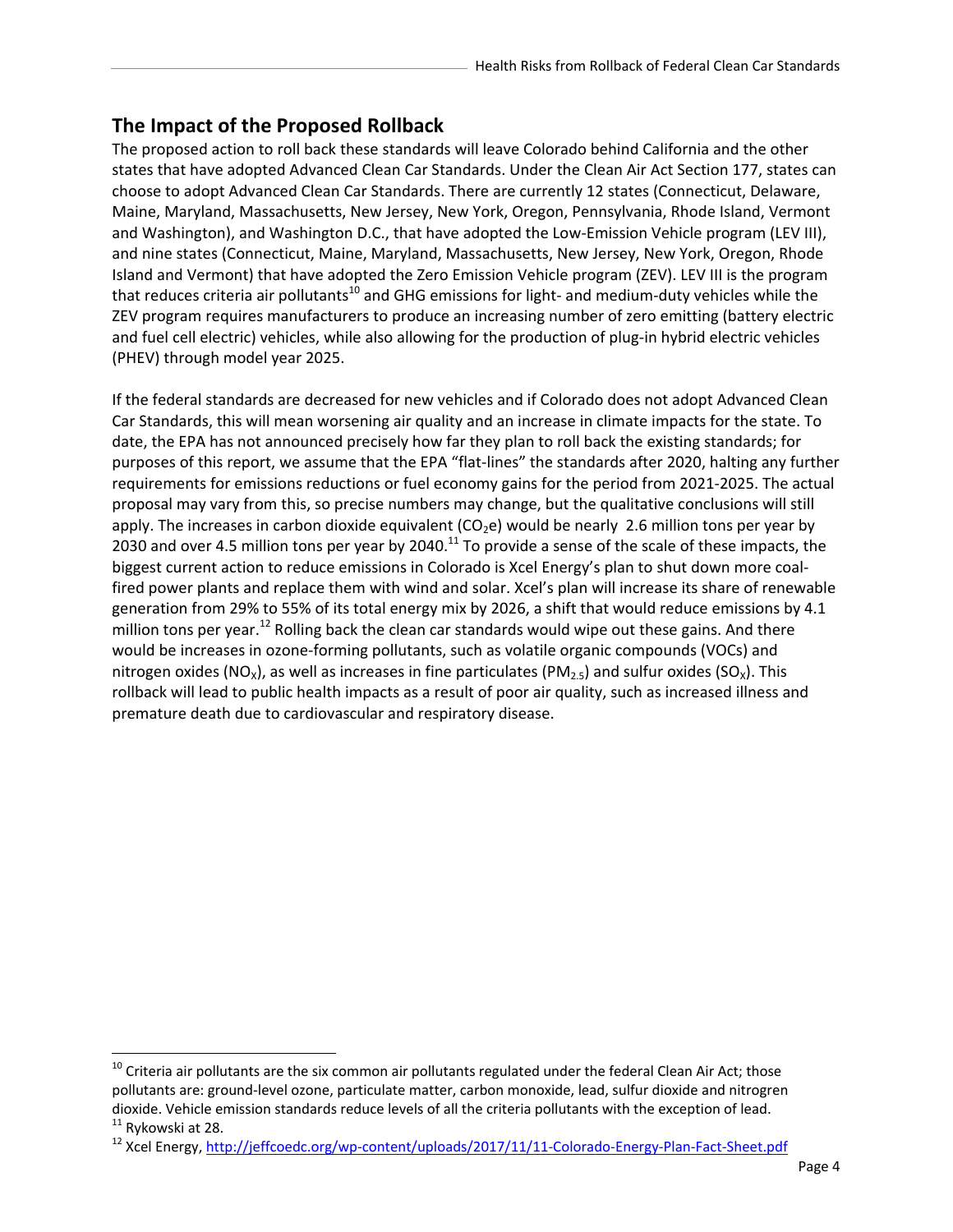## **The Impact of Vehicle Pollution on Public Health in Colorado**

High ozone levels in the Denver Metro/North‐Front Range (DMNFR) ozone nonattainment area have been a problem for too many years, and a refusal to address this issue with modern clean car standards would further exacerbate the problem. In the DMNFR:

- 31% of NO<sub>x</sub> and 16% of VOC pollution is due to on-road vehicle pollution.<sup>13</sup>
- Vehicle emissions are one of the two largest contributors to ozone formation (as shown by air quality modeling).

In 2017, 10 Colorado counties (Adams, Arapahoe, Boulder, Clear Creek, Douglas, El Paso, Jefferson, Larimer, Rio Blanco, and Weld) received an "F" grade and two counties (Denver and La Plata) received "D" grades for high ozone days under the American Lung Association's (ALA) State of the Air report. The population in those 12 counties was nearly 4.4 million, meaning that 90% of the state's population was exposed to unhealthy air from high ozone pollution. This includes over 86,000 children suffering from pediatric asthma and 196,000 people suffering from cardiovascular disease in these counties. And the ALA rated Denver the  $11<sup>th</sup>$  most polluted city in the nation for ozone levels in 2017.<sup>14</sup>



<sup>&</sup>lt;sup>13</sup>Moderate Area Ozone State Implementation Plan for the Denver Metro and North Front Range Nonattainment<br>Area, at ES-3, https://raqc.egnyte.com/dl/q5zyuX9QC1/FinalModerateOzoneSIP 2016-11-29.pdf. <sup>14</sup> American Lung Association, State of the Air 2017, http://www.lung.org/assets/documents/healthy-air/state-ofthe-air/state-of-the-air-2017.pdf.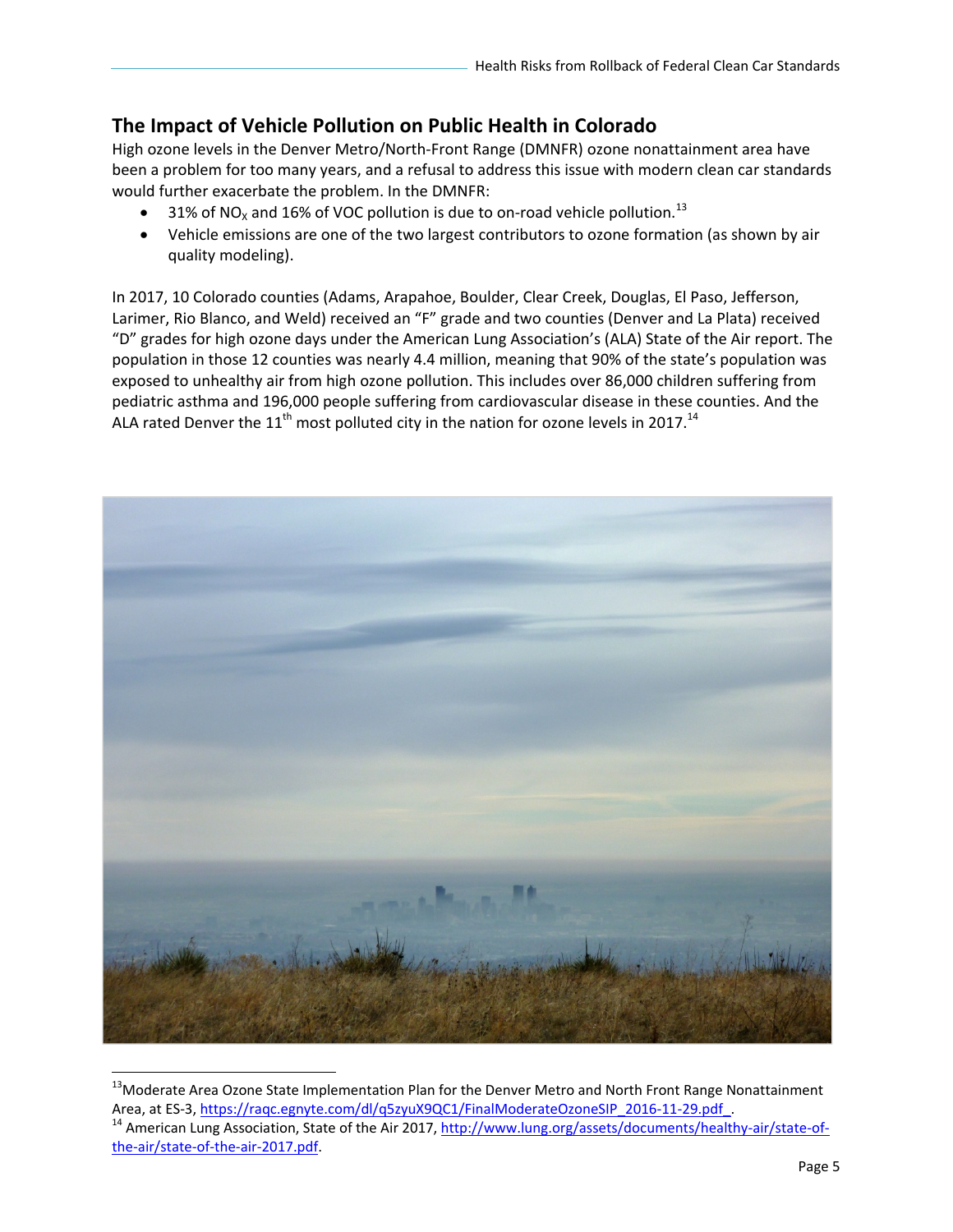The adverse effects of vehicle pollution on everyone who breathes – especially on the old, the young, and those disadvantaged by health or socioeconomic conditions – is well documented. And the weakening of federal clean car standards will result in significant impacts to the health of people in Colorado. Near‐roadway air pollution disproportionately impacts low‐income communities and communities of color, children, older adults and people with preexisting cardiopulmonary disease, and children whose schools are located near highways. The EPA states that, "People who live, work or attend school near major roads appear to have an increased incidence and severity of health problems associated with air pollution exposures related to roadway traffic."<sup>15</sup>

In addition to near-roadway air pollution, there are also impacts from the fuel production process or socalled "upstream" emissions. This emission category includes the extraction, refining, and transport of fossil fuels for traditional vehicles. The upstream vehicle‐related emissions category also contributes to air quality impacts on public health in Colorado.

Research by the Health Effects Institute concluded that there is sufficient evidence pointing to the relationship between exposure to traffic‐related air pollution and the exacerbation of asthma. This research also found, "…suggestive evidence of a causal relationship with onset of childhood asthma, nonasthma respiratory symptoms, impaired lung function, total and cardiovascular mortality, and cardiovascular morbidity…."<sup>16</sup>



<sup>&</sup>lt;sup>15</sup> EPA, https://www.epa.gov/mobile-source-pollution/how-mobile-source-pollution-affects-your-health<br><sup>16</sup> Health Effects Institute, Special Report 17, *Traffic-Related Air Pollution: A Critical Review of the Literature on* 

*Emissions, Exposure, and Health Effects*, January 2010, Executive Summary at 10.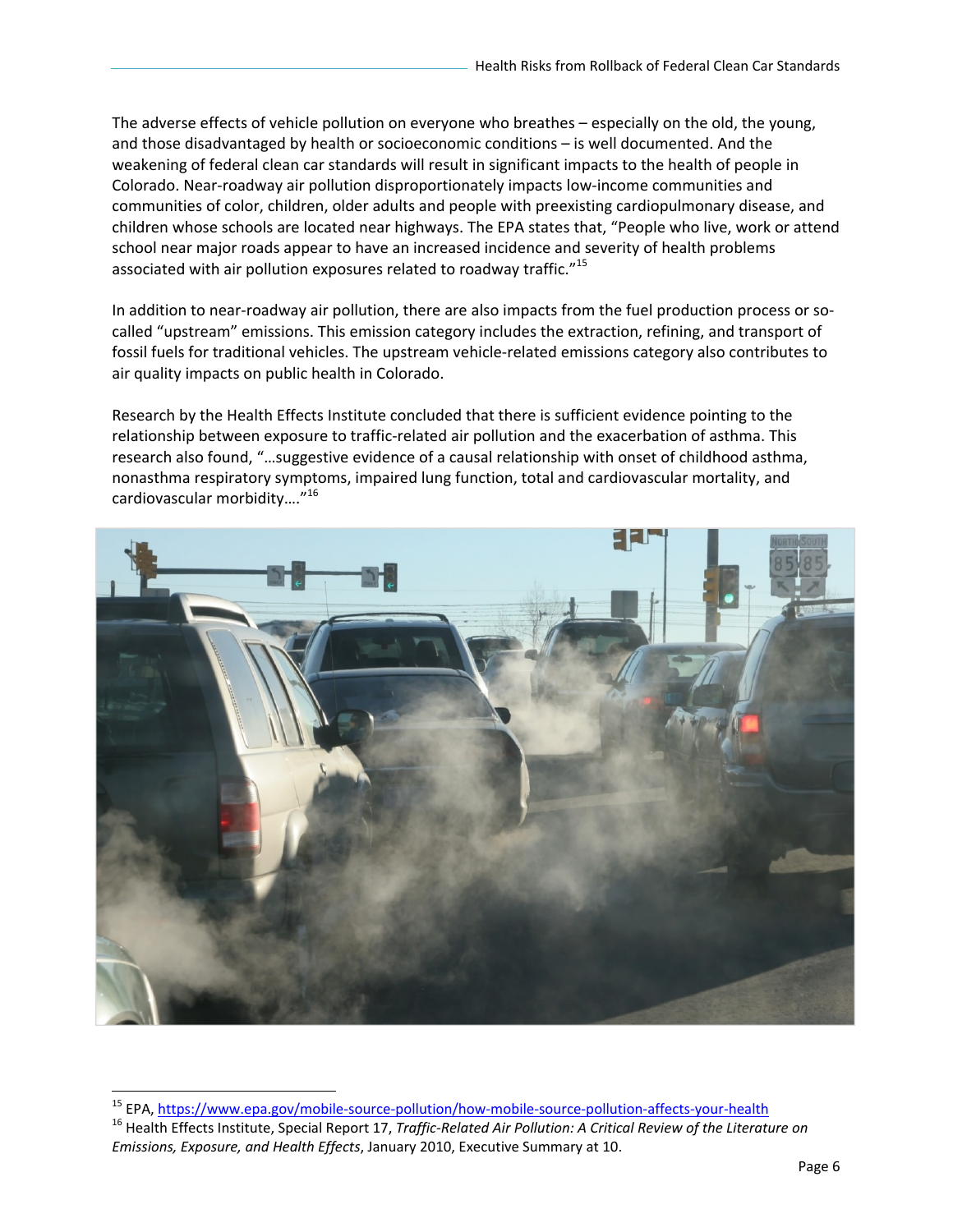# **The Health Impacts of Climate Change on Colorado Residents**

There is increasing scientific evidence that carbon dioxide and other greenhouse gases released into the atmosphere are exerting a profound effect on the earth's climate: increasing extreme weather events, changing rainfall and crop productivity patterns, and fueling the migration of infectious diseases.<sup>17</sup> Since 1983, average temperatures in Colorado have risen  $2^{\circ}$  F and continue to rise.<sup>18</sup> Climate change will impact the health of those who live, work, and play in Colorado.

Many Colorado communities are already experiencing the impacts of a warming climate in the form of reduced snowpack, earlier snowmelt, increased risk of high‐intensity wildfires and their associated air pollution, extreme weather events, and an increased number of "high heat" days. The ways in which Coloradans are being impacted by the health effects of climate change include:

- Poor air quality that aggravates cardiovascular, respiratory, and allergy-related illness and leads to:
	- o More doctor or hospital visits for asthma caused by more frequent wildfires.<sup>19</sup>
	- o Increased length and severity of allergy seasons.<sup>20</sup>
	- o Higher temperatures, leading to more high ozone days when air quality is poor.<sup>21</sup>
- Death, physical injury, and exposure, which can result from:
	- o Increased frequency and intensity of flooding and precipitation events.<sup>22</sup>
	- o More intense wildfires that can destroy more homes.
	- o Increased frequency and duration of droughts: $^{23}$ 
		- Rising temperatures and recent droughts in the region have killed many trees by drying out soils and enabling outbreaks of forest insects.<sup>24</sup>
		- Dry forest conditions have increased the risk of forest fires.<sup>25</sup>
		- In the coming decades, the changing climate is likely to decrease water availability and agricultural yields in Colorado, impacting residents and farmers.<sup>26</sup>
- Dehydration, heat stroke and aggravated cardiovascular and respiratory illness:
	- o Children, the elderly, people with weakened immune systems, and Colorado residents living in poverty are more vulnerable to heat-related illness. $^{27}$
	- o In the Denver area, the annual frequency of 100 degree days has increased by more than 250% on average since 1967‐1999. With continued high greenhouse gas emissions, Denver could experience extreme heat similar to temperatures in Tucson.<sup>28</sup>

https://health2016.globalchange.gov/

<sup>&</sup>lt;sup>17</sup> IPCC, 2014 "Climate Change 2014: Synthesis Report," Contribution of Working Group I, II, and III to the Fifth Assessment Report of the Intergovernmental Panel on Climate Change, http://www.ipcc.ch/pdf/assessment‐ report/ar5/syr/AR5\_SYR\_FINAL\_SPM.pdf

<sup>&</sup>lt;sup>18</sup> Western Water Assessment, Cooperative Institute for Research in Environmental Sciences (CIRES), University of Colorado Boulder, Climate Change in Colorado: A Synthesis to Support Water Resource Management and<br>Adaptation, 2014, http://wwa.colorado.edu/climate/co2014report/Climate Change CO Report 2014 FINAL.pdf

<sup>&</sup>lt;sup>19</sup> https://www3.epa.gov/airnow/wildfire\_may2016.pdf<br>
<sup>20</sup> http://www.aafa.org/media/Extreme-Allergies-Global-Warming-Report-2010.pdf<br>
<sup>21</sup> U.S. Global Change Research Program, The Impacts of Climate Change, chapter 3,

<sup>&</sup>lt;sup>22</sup> https://nca2014.globalchange.gov/highlights/report-findings/extreme-weather/graphics/observed-us-trendsheavy-precipitation<br> $\frac{1}{23}$  https://www.c2es.org/content/drought-and-climate-change/

<sup>&</sup>lt;sup>24</sup> https://www.ucsusa.org/sites/default/files/attach/2014/09/Rocky-Mountain-Forests-at-Risk-Full-Report.pdf<br><sup>25</sup> https://www.ucsusa.org/sites/default/files/attach/2014/09/Rocky-Mountain-Forests-at-Risk-Full-Report.pdf

<sup>&</sup>lt;sup>26</sup> What Climate Change Means for Colorado, EPA, August 2016.<br><sup>27</sup> https://health2016.globalchange.gov/climate-change-and-human-health

<sup>28</sup> http://www.rockymountainclimate.org/images/DenverHeatExtremes.pdf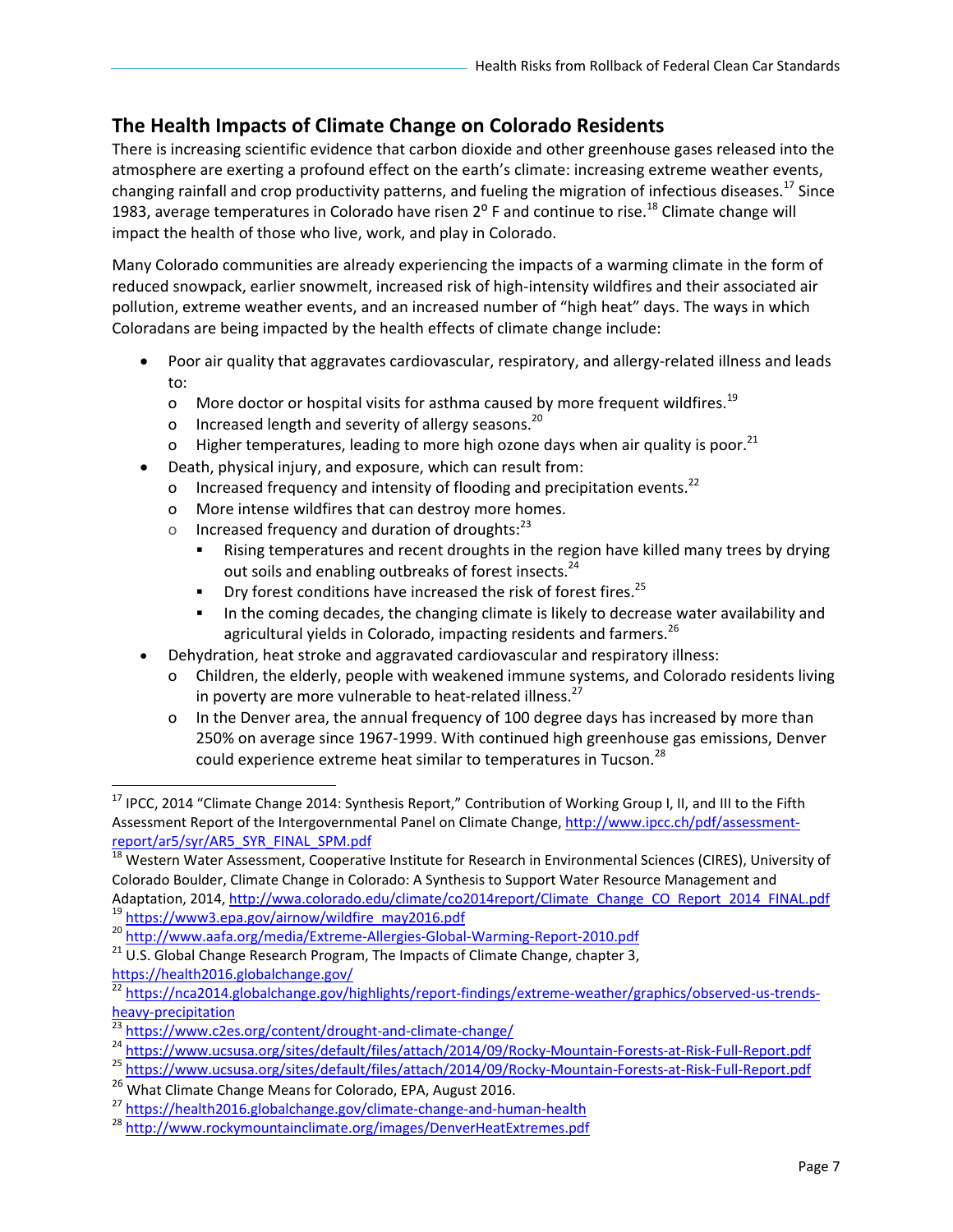o Increased transmission and severity of waterborne and vector‐borne diseases, including West Nile virus, Hantavirus, and tick-related diseases.<sup>29</sup>

It is useful to illustrate the severity of the impact on Colorado communities by reviewing what is known about the likely increased severity of heat waves in specific communities in Colorado. In 2017, the Colorado Department of Local Affairs and Denver Public Health and Environment funded analyses of the likely future temperature extremes in Larimer County, Boulder County and Denver.<sup>30</sup> The Denver metro area study found that if emissions continue to rise, by mid‐century, the Denver area will go from the historical average of 1‐2 days a year over 100 degrees to 7 days a year, and that by the end of the century a typical summer would have 34 days a year over 100 degrees, while unusually hot summers could have over 70 days per year of these temperature extremes. $31$ 

#### **Benefits of Adopting Advanced Clean Car Standards in Colorado**

By adopting the full suite of clean car standards, Colorado can reduce rates of premature mortality and lost work days due to criteria air pollutant emissions. An analysis conducted by Richard Rykowski (and commissioned by the Environmental Defense Fund (EDF)) modeled the impact of adopting these standards on criteria air pollutants. This analysis found that there would be significant reductions in criteria pollutants from cars. The table below shows the potential reductions in criteria pollutants compared to the scenario where the federal standards have been rolled back. By 2040, Colorado could see VOC emissions reduced by 1,960 tons, NO<sub>x</sub> emissions reduced by 1,590 tons, PM<sub>2.5</sub> reduced by 153 tons and SO<sub>X</sub> emissions reduced by 159 tons per year.<sup>32</sup> These reductions in VOC and NO<sub>X</sub> emissions are critical to Colorado's efforts to reduce ozone pollution. Note that California is currently developing a new "Tier 4" emissions standard, and this future standard is used for the emissions forecasting in the scenarios presented below.

| Table 1. Criteria Emissions Reductions in Colorado with Benefit of Advanced Clean CarGHG<br>Standards (U.S. tons per year) $^{33}$ |            |                 |           |          |  |  |  |
|------------------------------------------------------------------------------------------------------------------------------------|------------|-----------------|-----------|----------|--|--|--|
|                                                                                                                                    | <b>VOC</b> | NO <sub>v</sub> | $PM_{25}$ | $SO_{x}$ |  |  |  |
| Total in 2030                                                                                                                      | 687        | 308             | 45        | 89       |  |  |  |
| Total in 2040                                                                                                                      | 1960       | 1590            | 153       | 159      |  |  |  |

Using the EPA's CO-Benefits Risk Assessment (COBRA) model,<sup>34</sup> which estimates the health impacts of changes to air pollution levels, one can use these emissions estimates to quantify health impacts under varying scenarios. The following table identifies the health benefits of adopting the Advanced Clean Cars Standards compared to the assumed federal rollback scenario. Because the model primarily analyzes health impacts due to changes in ambient fine particulates or  $PM<sub>25</sub>$  (which includes the PM precursors,  $NO<sub>x</sub>$  and  $SO<sub>x</sub>$ ), this estimate does not include impacts from ozone or greenhouse gases, and therefore underestimates the potential impacts. The monetized value of the health benefits due to reduced

<sup>&</sup>lt;sup>29</sup>https://www.niehs.nih.gov/health/materials/a\_human\_health\_perspective\_on\_climate\_change\_full\_report\_508 .pdf<br><sup>30</sup> http://www.rockymountainclimate.org/extremes/extremes 1.htm

<sup>&</sup>lt;sup>31</sup> The Rocky Mountain Climate Organization, "Future Extreme Heat in the Denver Metro Area: A report to Denver Environmental Health," June 2017, http://www.rockymountainclimate.org/images/DenverHeatExtremes.pdf. 32 Rykowski at 32.

 $33$  Rykowski at 32.

<sup>34</sup> https://www.epa.gov/statelocalenergy/co-benefits-risk-assessment-cobra-health-impacts-screening-andmapping‐tool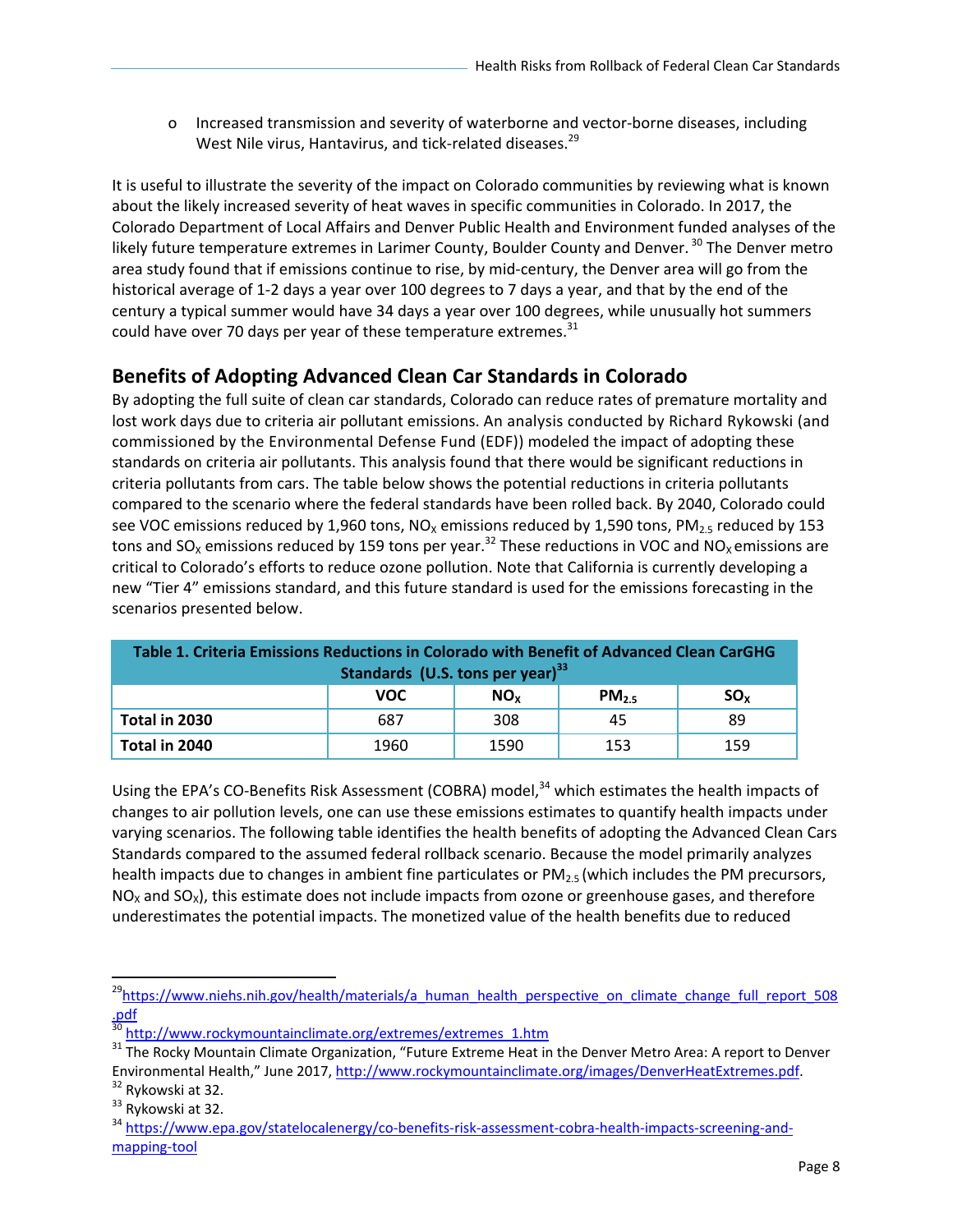ambient PM<sub>2.5</sub> in Colorado would be \$6 to \$13 million per year in 2030 and \$16 to \$37 million per year by 2040.

| Table 2. Changes in Health Due to Changes in Emissions in Colorado from<br><b>COBRA Using Base 2025 Emission Inventories</b> <sup>35</sup> |                                                                                                             |                                                                                        |  |  |  |
|--------------------------------------------------------------------------------------------------------------------------------------------|-------------------------------------------------------------------------------------------------------------|----------------------------------------------------------------------------------------|--|--|--|
|                                                                                                                                            | Relaxation of the 2022-2025<br><b>EPA GHG Standards (shown</b><br>as additional health costs to<br>Colorado | <b>Advanced Colorado Clean</b><br>Car Program (shown as<br>health savings to Colorado) |  |  |  |
| <b>Value of Health</b><br><b>Benefits in</b><br>2030                                                                                       | -\$3 to -\$7 million                                                                                        | \$6 to \$13 million                                                                    |  |  |  |
| <b>Value of Health</b><br><b>Benefits in</b><br>2040                                                                                       | -\$6 to -\$15 million                                                                                       | \$16 to \$37 million                                                                   |  |  |  |

Adopting the Advanced Clean Car Standards will help to meet the goals in the Governor's July 2017 Executive Order to reduce greenhouse gas emissions 26% by 2025 (as compared to 2005 levels). The analysis in the recently updated Colorado Climate Plan relies on the current, more stringent federal clean car standards to meet this goal. Without Advanced Clean Car Standards, Colorado would find it difficult to meet the 26% reduction goal. Based on Colorado's 2014 greenhouse gas inventory, CO<sub>2</sub>e emissions in 2025 is projected to be approximately 138.25 million tons,  $36$  meaning that total emissions could be closer to 141 million tons per year under the clean car standards rollback. Colorado is also part of the Climate Alliance, which is committed to upholding the goals of the 2015 Paris Agreement. Continuing a clean car program that includes the most stringent reductions possible is critical to achieving the goals in the Paris Agreement.

Table 3 shows that with Colorado's adoption of the Advanced Clean Car Standards, the state could see reductions in CO<sub>2</sub>e of about 2.4 million tons per year by 2030 and about 4.3 million tons per year by 2040. This estimate includes not only direct vehicle emission reductions, but also emission reductions at refineries (at which one-third of the gasoline used in Colorado is produced). $37$ 

 <sup>35</sup> Rykowski at 34.

<sup>&</sup>lt;sup>36</sup> Based on projections in CDPHE's "Colorado Greenhouse Gas Inventory - 2014 Update," October 2, 2014, Exhibit 2‐2, p. 37. Projections years given are 2020 and 2030, so the projection used for 2025 is the halfway point between these data points. This analysis also cautions that the projections do not take into account reduction measures implemented after 2010, such as oil and gas regulations, so these figures may be higher than actual emissions.<br>
<sup>37</sup> Rykowski at 28.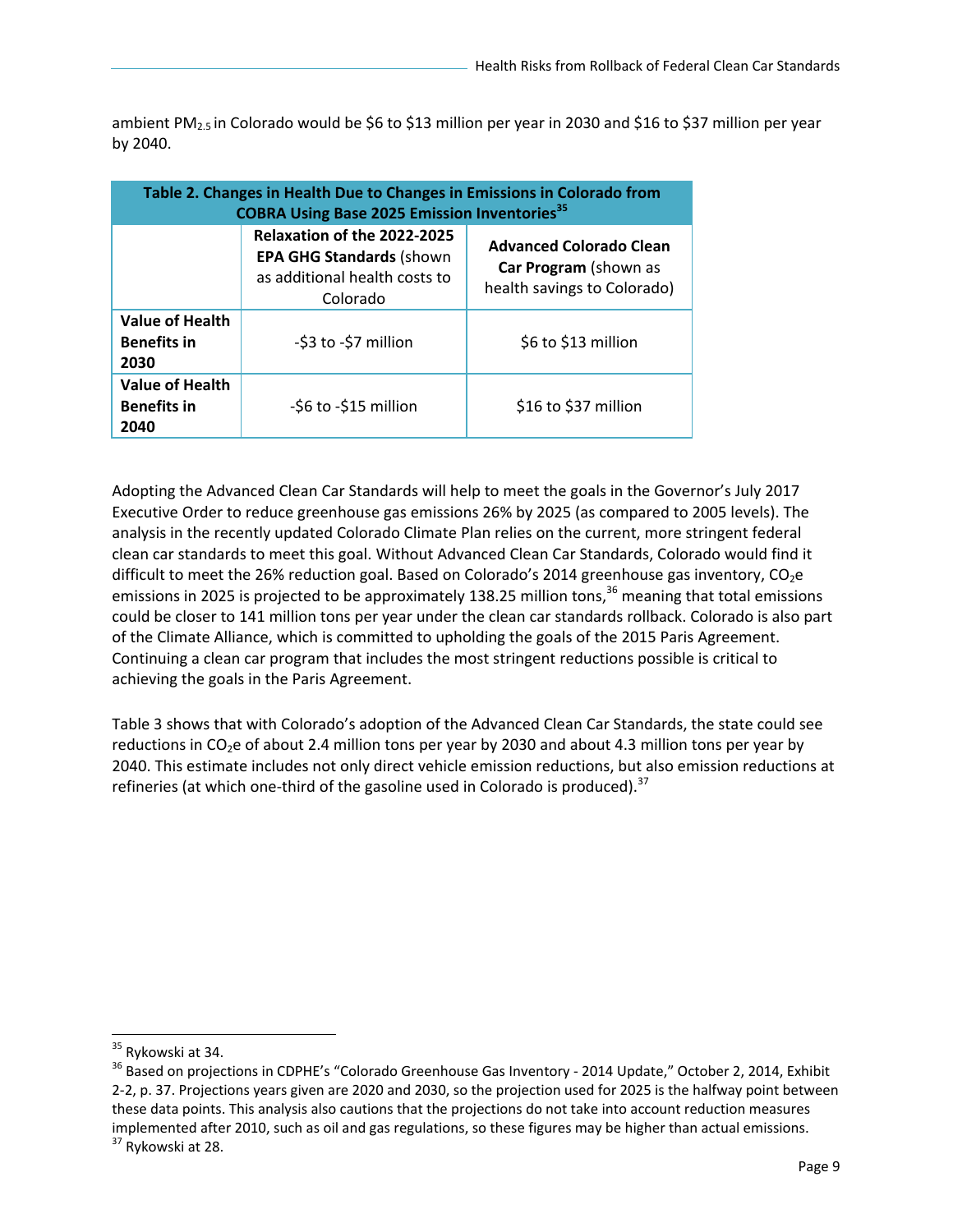| Table 3. GHG Emission Impacts In Colorado for a Colorado Advanced Clean Car Program (Metric Tons<br>per Year) <sup>38</sup> |                 |                  |                |           |  |  |
|-----------------------------------------------------------------------------------------------------------------------------|-----------------|------------------|----------------|-----------|--|--|
|                                                                                                                             | CO <sub>2</sub> | N <sub>2</sub> O | <b>Methane</b> | $CO2$ e   |  |  |
| Total in 2030                                                                                                               | 2,362,616       | 6                | 2,392          | 2,424,219 |  |  |
| Total in 2040                                                                                                               | 4,226,651       | 10               | 4,279          | 4,336,666 |  |  |

The potential impacts of reduced greenhouse gas emissions can be estimated using the social cost of carbon, as established by an interagency working group convened by the U.S. EPA, we can estimate the monetized benefits of the decreased emissions of greenhouse gases.<sup>39</sup> Using the median values of \$50 per ton in 2030 and \$60 per ton in 2040, the cost savings from reduced carbon emissions would be \$121 million per year in 2030 and \$260 million per year in 2040, in current dollars.

|      |                                       | <b>Table 4. Cost savings from Reduced Carbon Emissions</b> |                                                                 |  |  |
|------|---------------------------------------|------------------------------------------------------------|-----------------------------------------------------------------|--|--|
|      | <b>Median Carbon</b><br><b>Values</b> | <b>Total CO<sub>2</sub>e Reductions</b>                    | <b>Cost Savings from Advanced</b><br><b>Clean Car Standards</b> |  |  |
| 2030 | \$50 per ton                          | 2,424,219                                                  | \$121 million per year                                          |  |  |
| 2040 | \$60 per ton                          | 4,336,666                                                  | \$260 million per year                                          |  |  |

The Rykowski analysis found that if Colorado adopts the Advanced Clean Car Standards, the additional average vehicle cost in 2025 would be \$382 to \$647 with both Colorado and Federal ZEV tax credits, but Coloradans will save \$3,584 to \$3,892 over the life of the vehicle on gasoline.<sup>40</sup> Thus, the benefits that would be achieved by adoption of the Advanced Clean Car Standards do not come at a cost; rather, this is a case where we can "have our cake and eat it too," where we can achieve significant consumer savings while improving health outcomes.

It is important to note that clean car standards have demonstrated for years that it is both feasible and cost‐effective for manufacturers to produce high‐performing vehicles; more and more efficient and advanced models that meet emissions standards and consumer needs are being brought to market. The 2016 midterm review for the 2022‐2025 standards by EPA, NHTSA and California Air Resources Board concluded that, "A wider range of technologies exist for manufacturers to use to meet the MY2022‐2025 standards, and at costs that are similar or lower, than those projected in the 2012 rule."<sup>41</sup>

 <sup>38</sup> Rykowski at 29.

<sup>&</sup>lt;sup>39</sup> https://19january2017snapshot.epa.gov/climatechange/social-cost-carbon\_.html<br><sup>40</sup> Rykowski at 4.

<sup>&</sup>lt;sup>41</sup> Draft Technical Assistance Report: Midterm Evaluation of Light-Duty Vehicle Greenhouse Gas

Emission Standards and Corporate Average Fuel Economy Standards for Model Years 2022‐2025 (July 27, 2016).